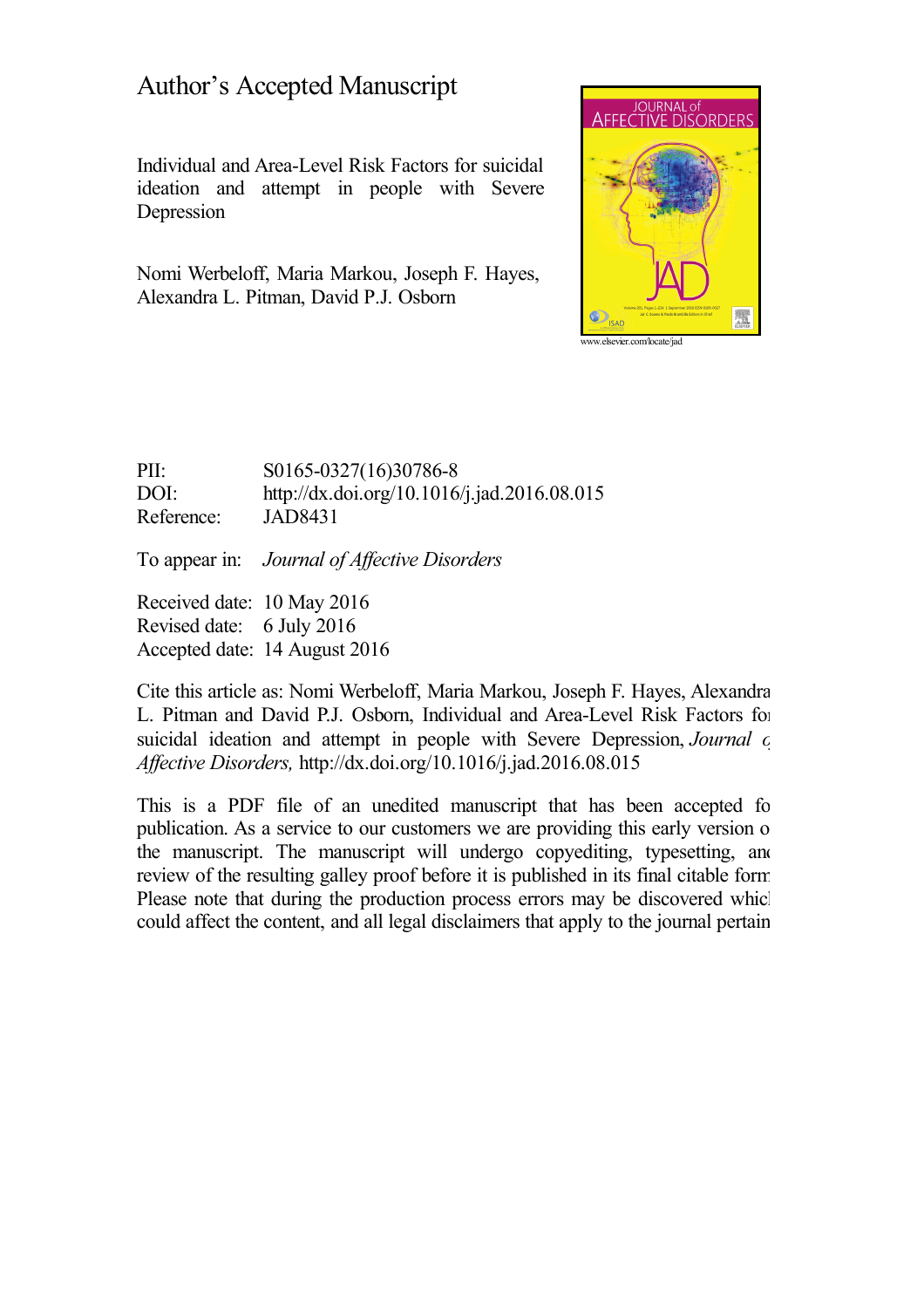Individual and Area-Level Risk Factors for suicidal ideation and attempt in people with

Severe Depression

Nomi Werbeloff<sup>1,2</sup>, Maria Markou<sup>1</sup>, Joseph F. Hayes<sup>1,2</sup>, Alexandra L. Pitman<sup>1,2</sup>, David P.J.

 $\mbox{Osborn}^{1,2}$ 

<sup>1</sup> UCL Division of Psychiatry, University College London, Gower St, London WC1E 6BT <sup>2</sup> Camden and Islington NHS Foundation Trust, St Pancras Hospital, 4 Saint Pancras Way, London NW1 0PE

USCAL

Corresponding author:

Nomi Werbeloff, PhD Division of Psychiatry, UCL Maple House, 149 Tottenham Court Road, W1T 7NF +44 (0)20 3549 5975 n.werbeloff@ucl.ac.uk<br>Abstract<br>Intro<sup>2</sup>

Abstract

*Introduction*

Previous research has identified several risk factors that are strongly associated with suicidal behavior in patients with severe depression. However, the effects of area-level characteristics on suicidal ideation and attempt in this population remain unclear.

*Methods*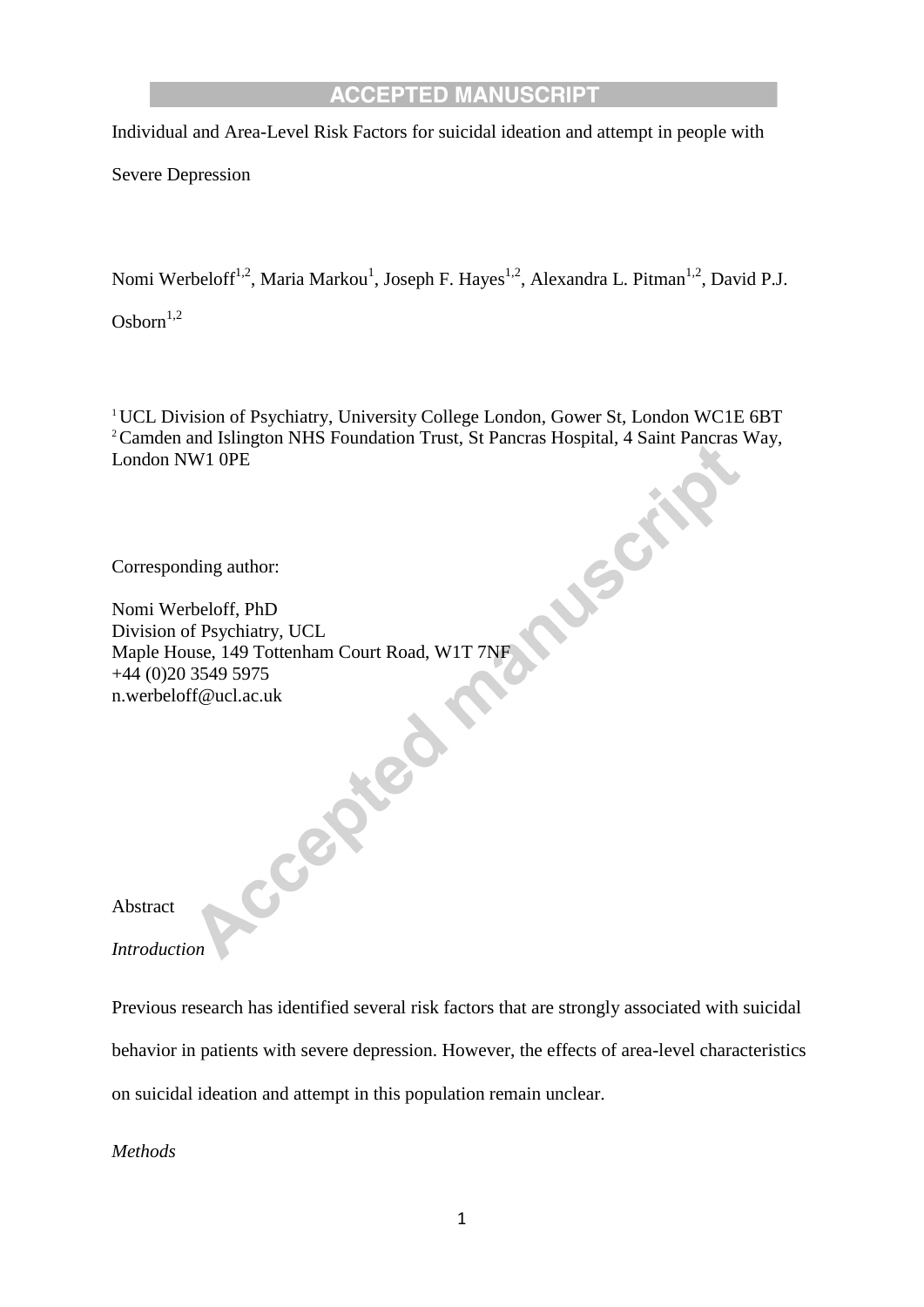The Clinical Record Interactive Search database (CRIS) was used to identify 2,587 patients with severe depression who received secondary mental health services from the Camden & Islington NHS Foundation Trust. Stepwise multivariable logistic regression models were used to examine associations between socio-demographic characteristics, clinical variables, area-level measures, and suicidal ideation and attempt as separate outcomes.

#### *Results*

Both suicidal ideation and attempts were common among this cohort of severely depressed individuals (70.5% and 37.7%, respectively). While several individual socio-demographic and clinical characteristics were associated with both outcomes, particularly past psychiatric admission (suicidal ideation: adjusted OR=2.86, 95% CI: 2.26-3.62; suicide attempt: adjusted OR=4.00, 95% CI: 3.30-4.89), neither social deprivation nor ethnic density (measured at the area-level) was associated with risk for either outcome.

#### *Limitations*

Data were not collected specifically for research purposes and hence information on some potential confounders was not available. Additionally, information was restricted to individuals who accessed secondary mental health services in a defined catchment area and period. The study therefore does not take into account individuals who did not access mental health services.

#### *Conclusions*

The variation in risk for suicidal ideation and attempt among severely depressed individuals is explained by differences in individual socio-demographic and clinical characteristics, most notably past psychiatric admission and substance misuse, and not by area-level measures.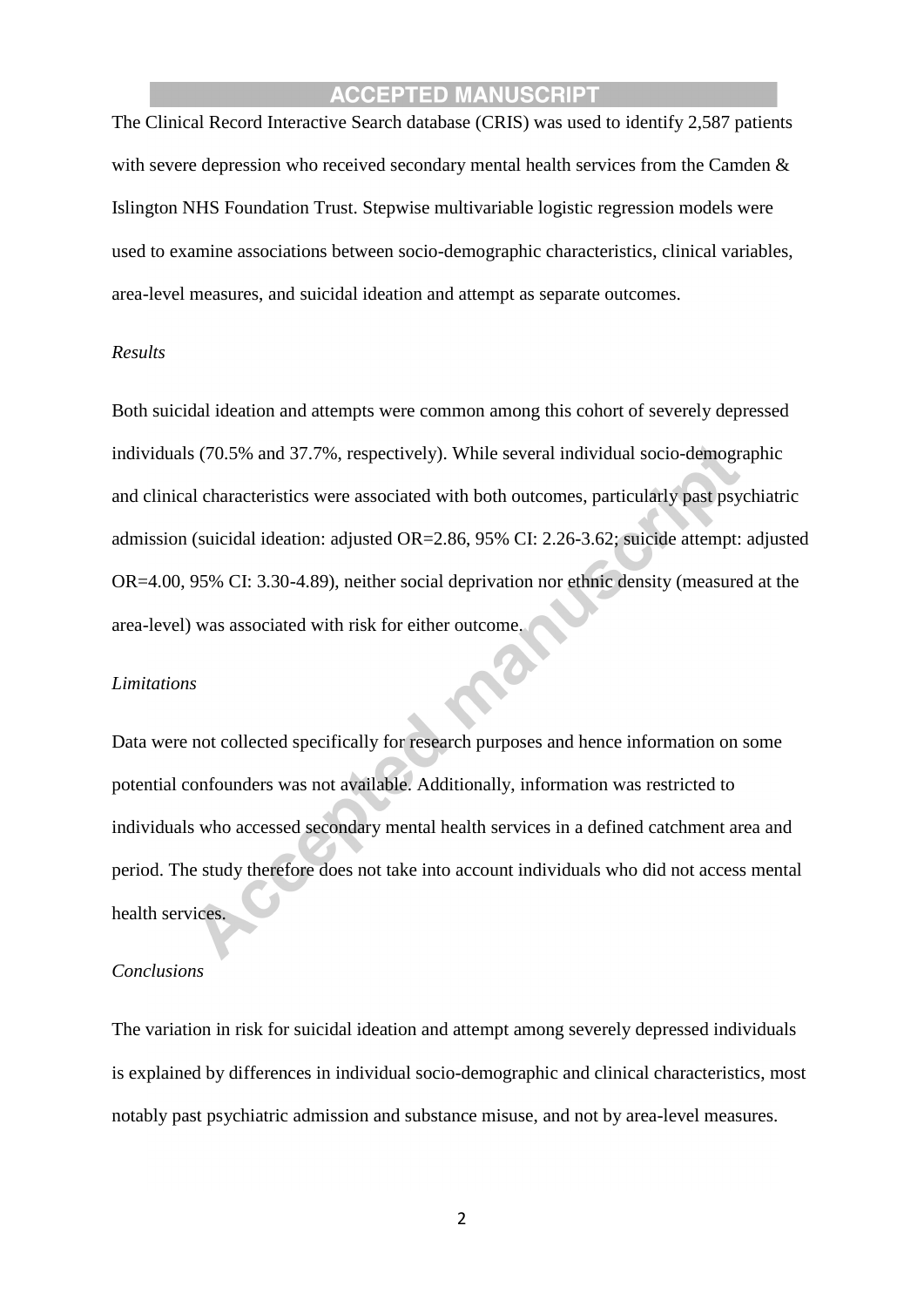Keywords: suicidal ideation, suicide attempt, social deprivation, ethnic density

#### Introduction

Suicidal behavior exists on a continuum, ranging from suicidal thoughts and attempts to death by suicide. Suicide is one of the leading causes of death worldwide, accounting for about 800,000 deaths each year (World Health Organization, 2014) with about 150 million people attempting suicide globally. In the UK, non-fatal suicide attempts appear to be very common, with 140,000 documented episodes per year (Office of National Statistics, 2014).

One of the major precursors of suicide and suicidal behavior is having a psychiatric disorder, particularly severe depression (Hawton and van Heeringen, 2009). The lifetime risk of suicide attempt among individuals with severe depression is estimated to be 16%-40% (Oquendo et al., 2006) as compared with 2.7% in the general population (Nock et al., 2008). The presence and severity of symptoms of depression are strongly associated with attempted suicide. Specifically, the risk of suicide attempts among patients with severe depression is eight times greater during a major depressive episode compared to a full remission period (Sokero et al., 2005). Suicidal ideation is also extremely prevalent among individuals with severe depression and seems to be one of the preconditions for suicide attempts (Sokero et al., 2003).

The risk for suicidal behavior is multifactorial. Several studies have examined individuallevel risk factors for suicidal behavior, mainly suicide attempts, in people with severe depression. Risk factors strongly associated with suicide attempts in this population include male sex (Ruengorn et al., 2012), younger age (Bolton et al., 2010; Holma et al., 2010; Sokero et al., 2003), comorbid psychiatric disorders (Bolton et al., 2010), negative life events (Chan et al., 2011), being unmarried (Bolton et al., 2010; Holma et al., 2010), having lower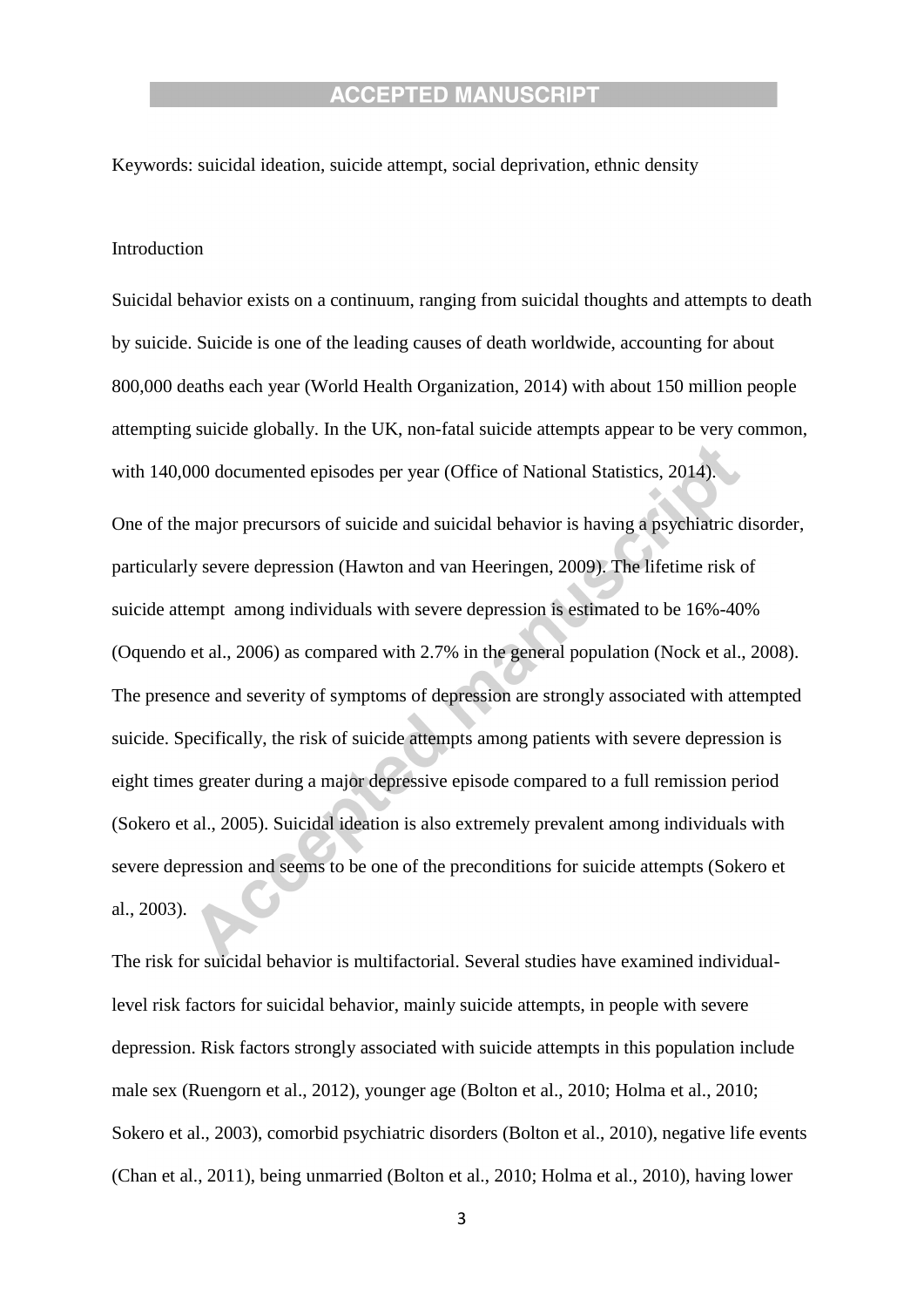income (Bolton et al., 2010) and poor social support (Holma et al., 2010; Sokero et al., 2003).

In addition to focusing on individual risk factors, research on suicide in the general population has also examined characteristics of the environment of individuals that relate to suicidal behavior. These studies examined area-level indicators of deprivation and found higher rates of death by suicide in deprived areas (Kennedy et al., 1999; Rehkopf and Buka, 2006). High levels of deprivation are associated with unhealthy lifestyles, impaired quality of life, high rates of disability and physical illness, decreased life expectancy, poor educational attainment, poor living conditions, and high levels of crime and violence (Social Exclusion Unit, 2004). British ecological data suggest that area-level factors are important: between 1981-1991 the greatest increases in suicide rates were in areas of increasing deprivation over that period (Whitley et al., 1999). However, at an individual level, a 5-year record linkage study in Northern Ireland showed that differences in the rates of suicide across different areas were mainly due to the individual characteristics of the population rather than the differences in area-level indicators (O'Reilly et al., 2008). Further UK evidence suggests that after adjusting for individual factors, there was no association between risk of self-harm repetition and area-level indicators of deprivation (Johnston et al., 2006) . Analysis of Danish registry data confirms this, showing that the risk for suicide in individuals living in poorer areas was greatly reduced after controlling for the individual-level differences (Agerbo et al., 2007). To date, many studies have explored the epidemiology of suicidal behavior in people with severe depression but without separating out individual and area-level influences. A review of suicidal behavior in major depressive disorder (Oquendo et al., 2006) concluded that while an array of predictive indicators for suicidal acts has been identified, future studies must assess a comprehensive set of putative risk factors and examine their relative importance in predicting risk. There is a need for a broader understanding of the contribution of individual and area-level characteristics, so that an appropriate balance of suicide prevention strategies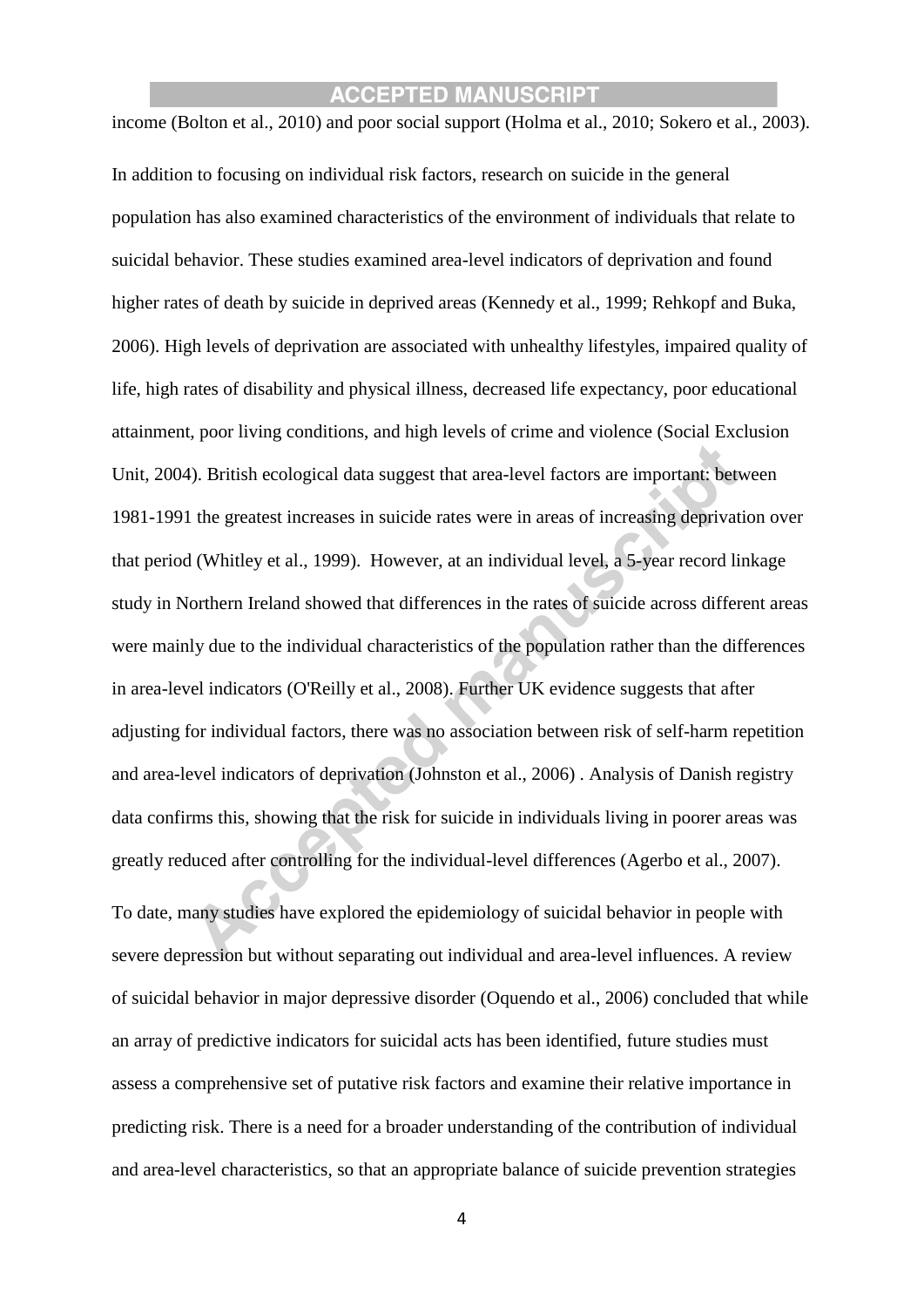can be developed. The present study seeks to examine the association between individual socio-demographic and clinical characteristics and area-level measures (social deprivation and ethnic density) on suicidal ideation and suicide attempt in severely depressed individuals, using routinely collected electronic health records from the Camden and Islington NHS Foundation Trust (C&I NHS FT).

#### Methods

Data for this study were obtained from C&I NHS FT using the Clinical Record Interactive Search (CRIS) tool. CRIS is an application developed to enable routinely collected electronic health records to be used in research, using an explicit de-identification process (Fernandes et al., 2013). C&I NHS FT is a large mental health provider serving a geographic catchment area of two inner-city London boroughs, and approximately 440,000 residents. The database contains full but anonymized information from over 100,000 mental health service users. Studies using CRIS received ethical approval from the NRES Committee East of England - Cambridge Central (14/EE/0177).

#### *Sample*

Using the C&I database, a cohort of 4,197 individuals meeting the following criteria were identified:

- Presentation to secondary mental health services at C&I NHS FT between 2008-2014
- Primary diagnosis of severe depressive episode (ICD-10 F32.1, F32.2, F32.3) or recurrent severe depressive episode (F33.1, F33.2, F33.3)

From this sample, 363 patients who had a past or concurrent primary diagnosis of Non Affective psychotic disorders (ICD-10 F20-F29) were excluded from the study, as psychotic disorders are strongly associated with risk of suicidal behavior (Palmer et al., 2005). An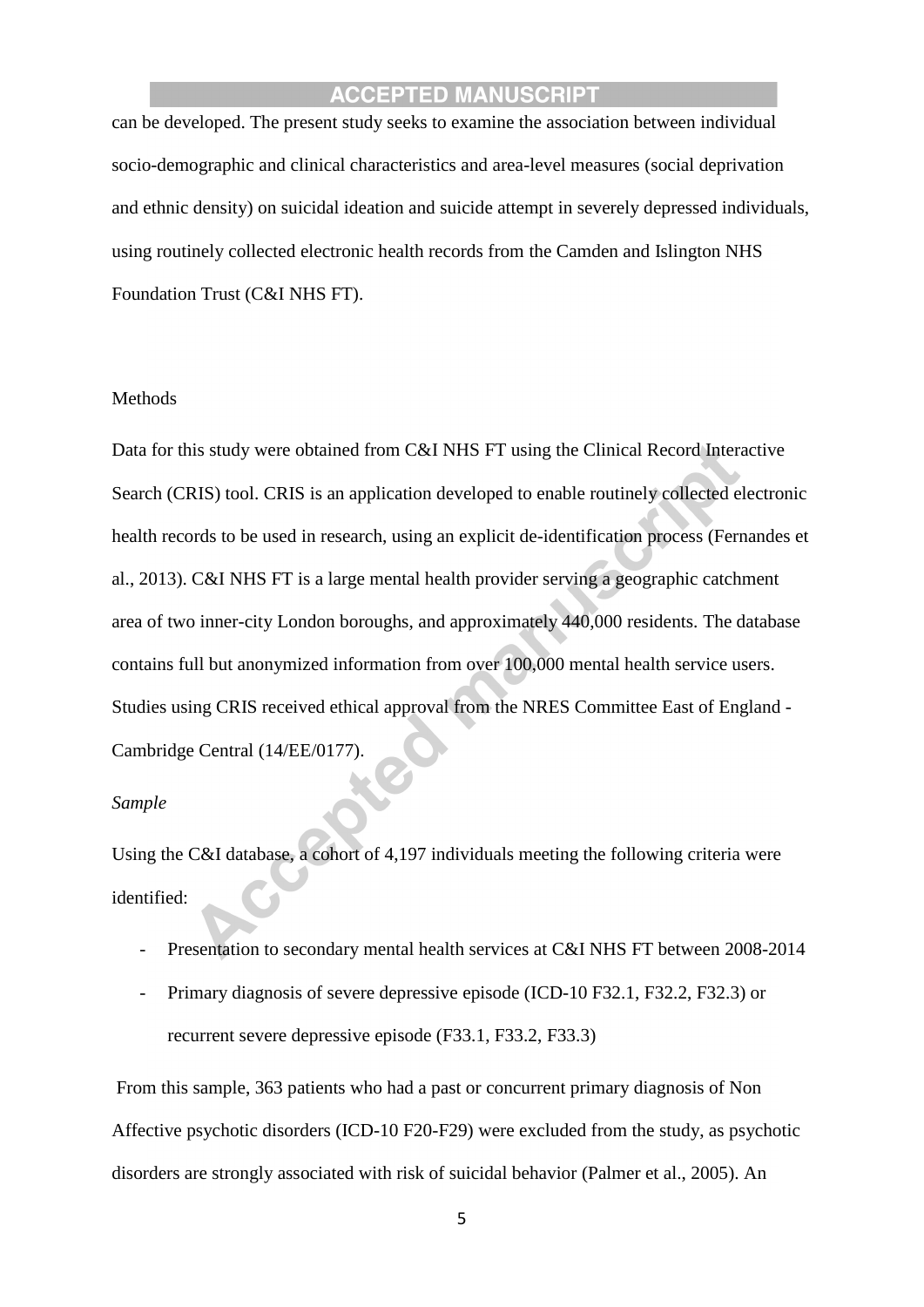additional 1,247 patients were excluded due to missing data. Thus, the final analytic sample included 2,587 patients. Rates of both suicidal ideation and suicide attempt were higher in those with complete data *vs*. those excluded for missing data (ideation: 70.5% *vs*. 63.4%, respectively, p<.001; attempts: 37.7% *vs*. 31.9%, respectively, p<.001), suggesting that suicidal behavior was not underrepresented in the analytic sample.

#### *Measures*

Outcomes - suicidal ideation and attempt

Data on lifetime suicidal ideation and attempt was drawn from two clinical sources: the Health of the Nation Outcome Scales (HoNOS) and the risk assessment. HoNOS is a validated instrument (Wing et al., 1998) used by professionals to assess health and functioning in individuals with mental health problems. It comprises 12 items that assess domains such as psychiatric symptoms, alcohol/drug use and social functioning. Every item is rated on a Likert-style scale, ranging from 0 (no problem) to 4 (severe problem). The HoNOS contain an item assessing non-accidental self-injury, with separate ratings for suicidal ideation and attempt.

The C&I NHS FT risk assessment is an electronic form used to gather information on the presence or absence of any historical or current risk factors that might predict adverse outcomes among patients that are in contact with secondary mental health services. It is a structured assessment that takes the form of tick-boxes recording specific risk factors such as suicidal ideation, self-neglect or thoughts of violence (Wu et al., 2012). This study made use of the items recording suicidal ideation and attempt.

#### Individual and area-level exposures

Individual-level demographic variables, including sex, age, ethnicity and marital status, were extracted from structured fields within CRIS. Similarly, previous psychiatric admissions were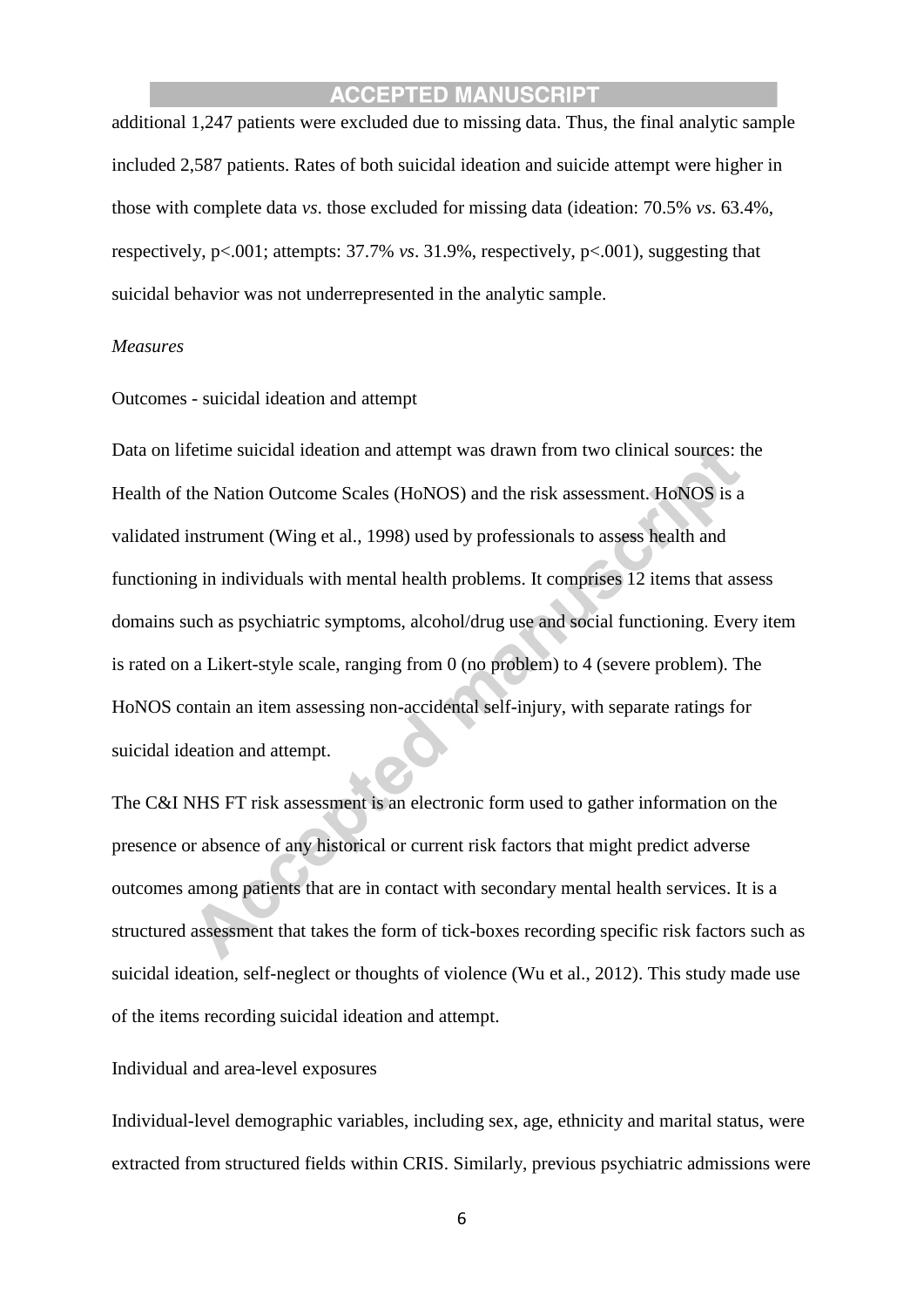extracted from inpatient records, to derive a binary variable. Additional clinical variables were extracted from the HoNOS, including lifetime substance misuse (problem drinking or drug-taking), physical illness or disability, and psychotic symptoms (the existence of hallucinations/delusions). All HoNOS items were dichotomized to indicate the presence or absence of the condition/symptom.

The Index of Multiple Deprivation (IMD) was used to estimate area-level social deprivation. The IMD combines information from 38 distinct indicators into seven separate domains of deprivation (income; employment; health and disability; education, skills and training; barriers to housing and services; living environment and crime) to create an individual score of deprivation for each area. The measure of deprivation derived is a relative ranking of the 32,482 Lower Super Output Areas in England (LSOAs), with higher scores indicating higher levels of deprivation. These LSOAs characteristically have an average population of 1,500 people (about 400 households) (Department of Communities and Local Government, 2011). Based on IMD scores of 326 local authorities in England, Camden is the  $74<sup>th</sup>$  and Islington is the 14<sup>th</sup> most deprived local authority. Both boroughs have heterogeneous levels of social deprivation with scores ranging from 7.7-51.2 in Camden LSOAs and 15.2-59.1 in Islington LSOAs. Within Camden there are areas that are within the 10% most deprived areas in England and some areas that are in the 20% least deprived (London Borough of Camden, 2016). The variation in the levels of deprivation within both boroughs is large, highlighting the inequalities between different population groups and places (London Boroughs of Camden and Islington, 2015).

Area-level ethnic density scores were obtained from national Census data (Office of National Statistics, 2011). In the Census ethnic density is reported at the LSOA level as the percentage of people from 5 separate ethnic groups living in a given area: White, Black/Black British, Asian/Asian British, Mixed, and Other. Overall, in greater London, 60.7% of the population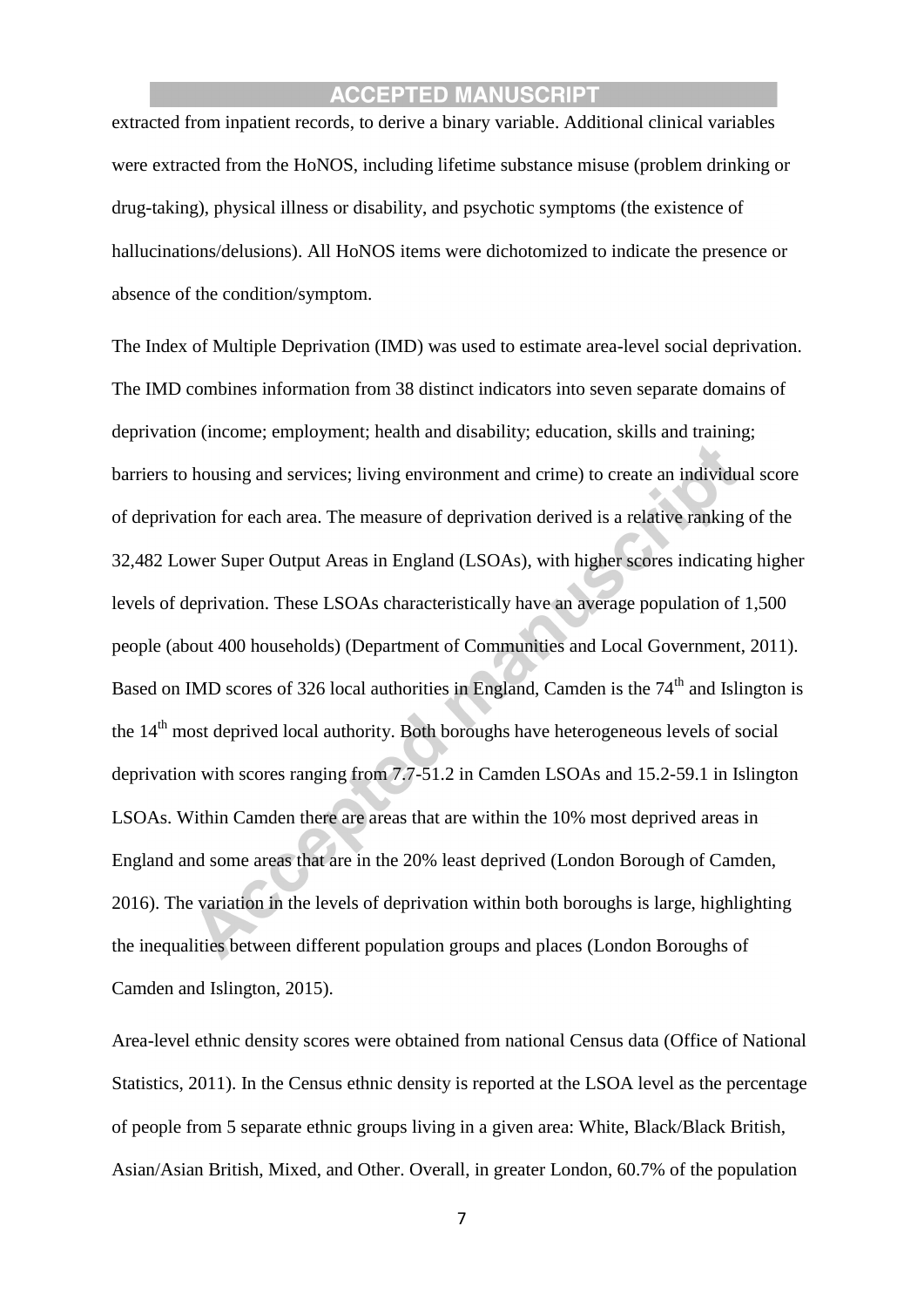are White and 39.3% are Black, Asian, and minority ethnic (BAME). The proportion of white people is slightly higher in the two boroughs included in this study: Camden - 66.5% white, 33.5% BAME; Islington - 68.3% white, 31.7% BAME (Office of National Statistics, 2011). We created a variable that linked the ethnic group of each patient to the ethnic density value for that ethnic group in their local area. Thus, every patient received an ethnic density estimate that corresponded to the proportion of people from their own ethnic group who resided in their neighborhood. Area-level deprivation and ethnic density scores were obtained by linking the LSOA code of the patient's latest permanent address as recorded in routine patient registration data with national data. For the purposes of this study, IMD and ethnic density scores were categorized into quartiles.

#### *Statistical Analyses*

Our main outcomes were defined as the presence of suicidal ideation or attempts, as recorded on either the HoNOS or the risk assessment. Descriptive statistics for the entire study sample and for those with/without suicidal behavior were examined. Next, stepwise multivariable logistic regression models were fitted for each of the outcome variables (suicidal ideation and attempt). Socio-demographic characteristics (sex, age, ethnicity and marital status) were entered at the first step of the logistic regression analysis. At the second step, clinical variables (physical illness or disability, comorbid anxiety disorder, comorbid substance misuse, psychotic symptoms and previous psychiatric admission) were added to the model. Finally, in the third step, area-level measures (social deprivation and ethnic density) were added. Associations were expressed as odds ratios (OR) and their corresponding 95% confidence intervals (CI). The -2 log likelihood was used to measure how well the models fitted the data, with smaller values indicating a better fit.

Data were analyzed using SPSS version 22.0 (IBM Corp., 2013).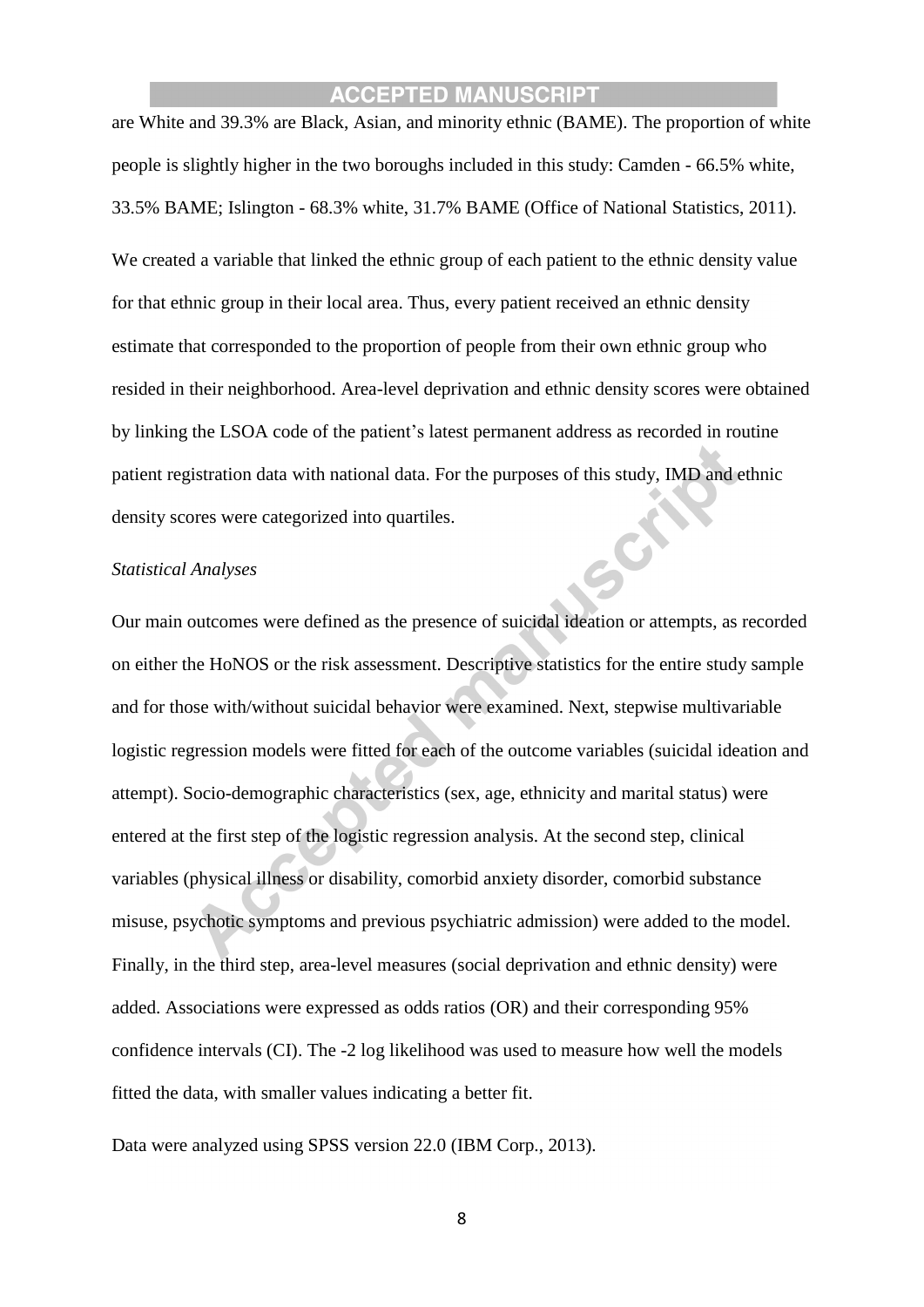#### Results

The mean age of the sample in 2014 was 52.0 (SD=18.0, range: 19-101, 23.2% above the age of 65); 40.4% were men. The majority of the study participants were white (80.1%) and unmarried (77.7%: 54.3% single, 16.2% divorce / separated and 7.2% widowed). The average IMD score of patients included in this study was 31.2 (SD=11.2, range 7.7-59.1). A quarter of the patients had comorbid anxiety disorder, and 10% had comorbid substance misuse. Suicidal ideation was more common than suicide attempt, with 70.5% (n=1,824) of the sample reporting lifetime suicidal ideation and 37.7% (n=975) having attempted suicide at least once. The demographic and clinical characteristics of the entire sample and of those with/without suicidal behavior are described in Table 1.

The results of the stepwise multivariable logistic regression procedure predicting suicidal ideation are presented in Table 2. All the demographic variables entered in the first step were significantly associated with suicidal ideation: male sex, younger age, white ethnic origin and being unmarried all increased the odds of suicidal ideation. The clinical variables entered in the second step added significantly to the overall fit of the model ( $\chi^2$  for change in -2 log likelihood=207.54, p<.001). While marital status was no longer significantly associated with suicidal outcomes in this step, the variables physical illness or disability, comorbid anxiety disorder, comorbid substance misuse, and previous psychiatric admission all increased the odds of suicidal ideation. The presence of psychotic symptoms was not associated with suicidal ideation in this sample of severely depressed patients. The addition of area-level measures in the final step did not contribute significantly to the overall fit of the model. The significant predictors of suicidal ideation in the final step were: previous psychiatric admission (adjusted OR=2.86, 95% CI:2.26-3.62), comorbid substance misuse (adjusted OR=2.42, 95% CI: 1.62-3.63), comorbid anxiety disorder (adjusted OR=1.88, 95% CI:1.50-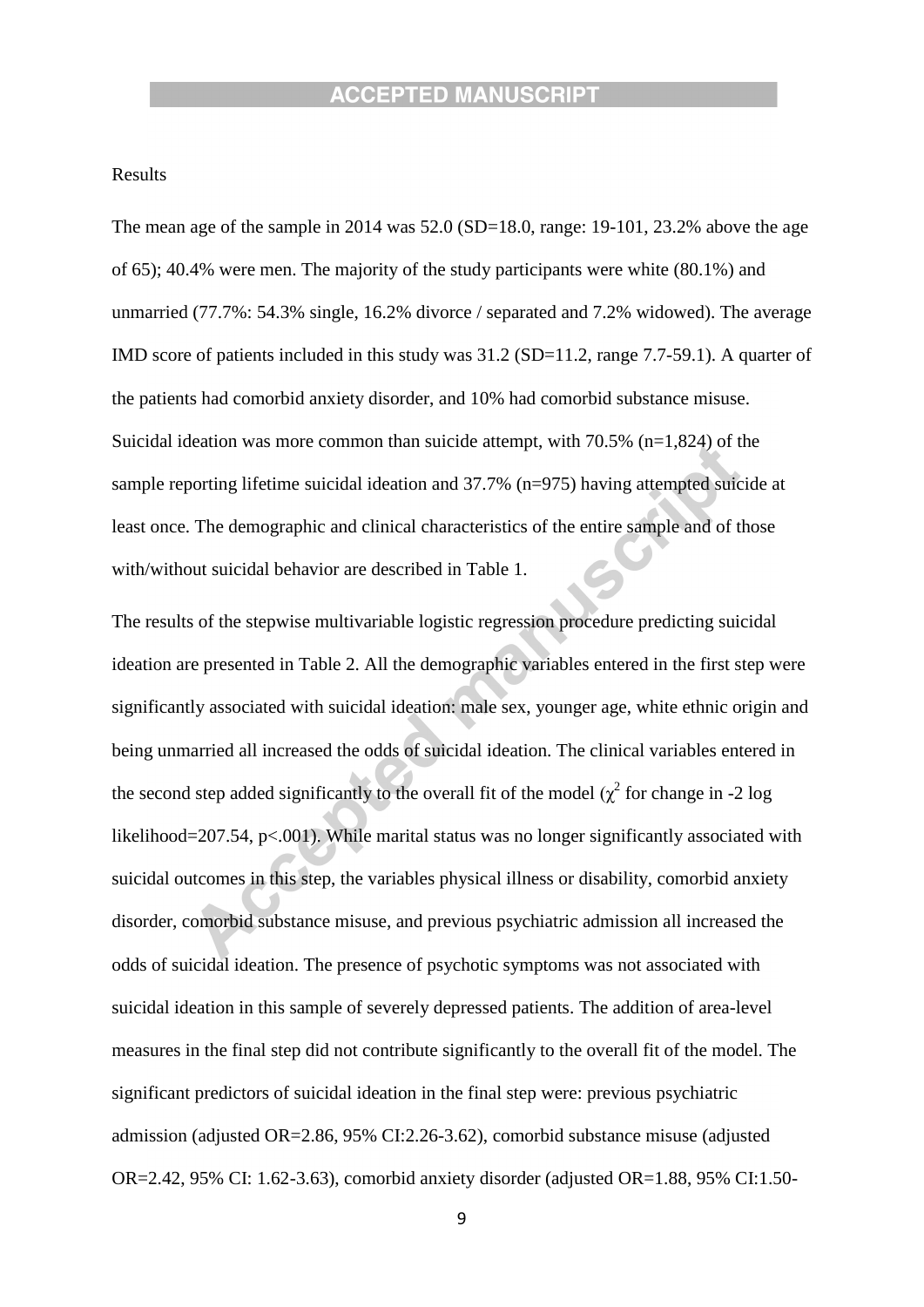2.36), physical illness or disability (adjusted OR=1.63, 95% CI:1.33-2.00), male sex (adjusted OR= $1.31, 95\%$  CI:1.09-1.58), and younger age (adjusted OR= $0.98, 95\%$  CI:0.97-0.99).

The results of the stepwise multivariable logistic regression procedure predicting suicide attempt are presented in Table 3. In the first step, younger age, white ethnic origin, and being unmarried all increased the odds of suicide attempt, with a similar trend observed for male sex. The clinical variables entered in the second step added significantly to the overall fit of the model ( $\chi^2$  for change in -2 log likelihood=303.60, p<.001). Physical illness or disability, comorbid anxiety disorder, comorbid substance misuse, and previous psychiatric admission were all associated with suicide attempt, while psychotic symptoms were not. The addition of area-level measures in the final step did not contribute significantly to the overall fit of the model. The significant predictors of suicide attempt in the final step were: previous psychiatric admission (adjusted OR=4.00, 95% CI: 3.30-4.89), comorbid substance misuse (adjusted OR=2.13, 95% CI: 1.60-2.85), being unmarried (adjusted OR=1.27, 95% CI: 1.02-1.58), comorbid anxiety disorder (adjusted OR=1.26, 95% CI: 1.04-1.54), physical illness or disability (adjusted OR=1.22, 95% CI: 1.01-1.47), and younger age (adjusted OR=0.98, 95% CI:0.97-0.99).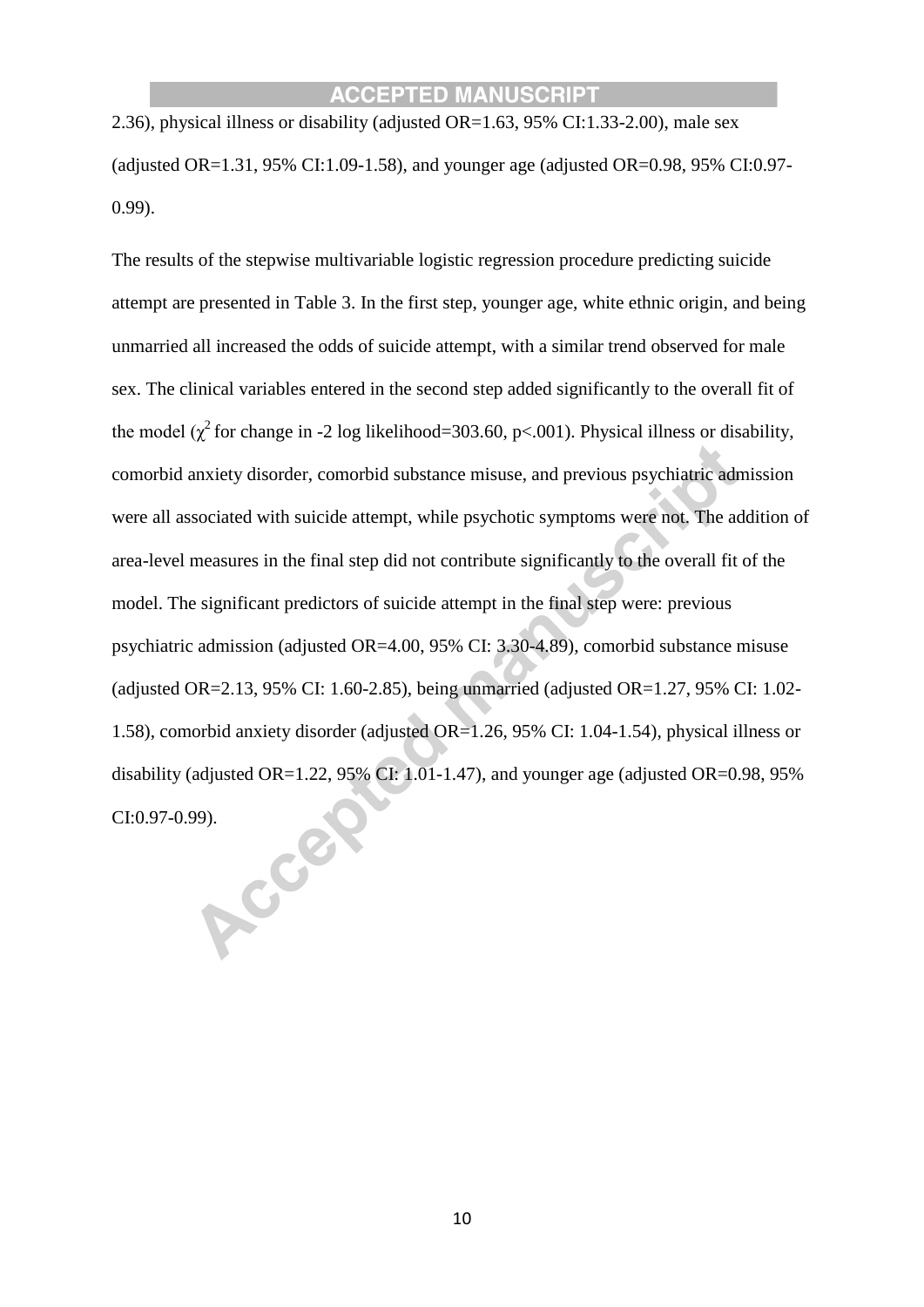#### Discussion

This study examined the association between individual socio-demographic and clinical characteristics and area-level measures (social deprivation and ethnic density) on suicidal ideation and attempt in severely depressed psychiatric patients in inner city London. Amongst the participants included in this study, 70% had experienced lifetime suicidal ideation, and 37% had attempted suicide.

In keeping with previous research, several risk factors associated with suicidal behavior in severely depressed individuals were replicated (Bolton et al., 2010; Chan et al., 2014; Holma et al., 2010; Sokero et al., 2003). Specifically, factors related to suicidal ideation and attempt in the current study were previous psychiatric admissions, comorbid anxiety disorders, comorbid substance misuse, physical illness or disability, younger age and being unmarried. In this study male sex was associated with suicidal ideation but not suicide attempt. However, neither social deprivation nor ethnic density (both measured at the area-level) was significantly associated with suicidal ideation or attempt. While this is the first study, to the best of our knowledge, to examine the association between area-level measures and suicidality in patients with severe depression, findings from the general population are mixed. In contrast with our results, several ecological studies reported strong associations between area-level deprivation and suicide rates in the general population (Kennedy et al., 1999; Rehkopf and Buka, 2006; Whitley et al., 1999), though a study in Northern Ireland showed that variation in rates of suicide across different areas are mainly due to individual characteristics rather than area-level indicators (O'Reilly et al., 2008).

This body of evidence suggests that variation in the risk for suicidal behavior among severely depressed individuals is better explained by differences in their individual socio-demographic and clinical characteristics than by area-level measures.

#### *Strengths & Limitations*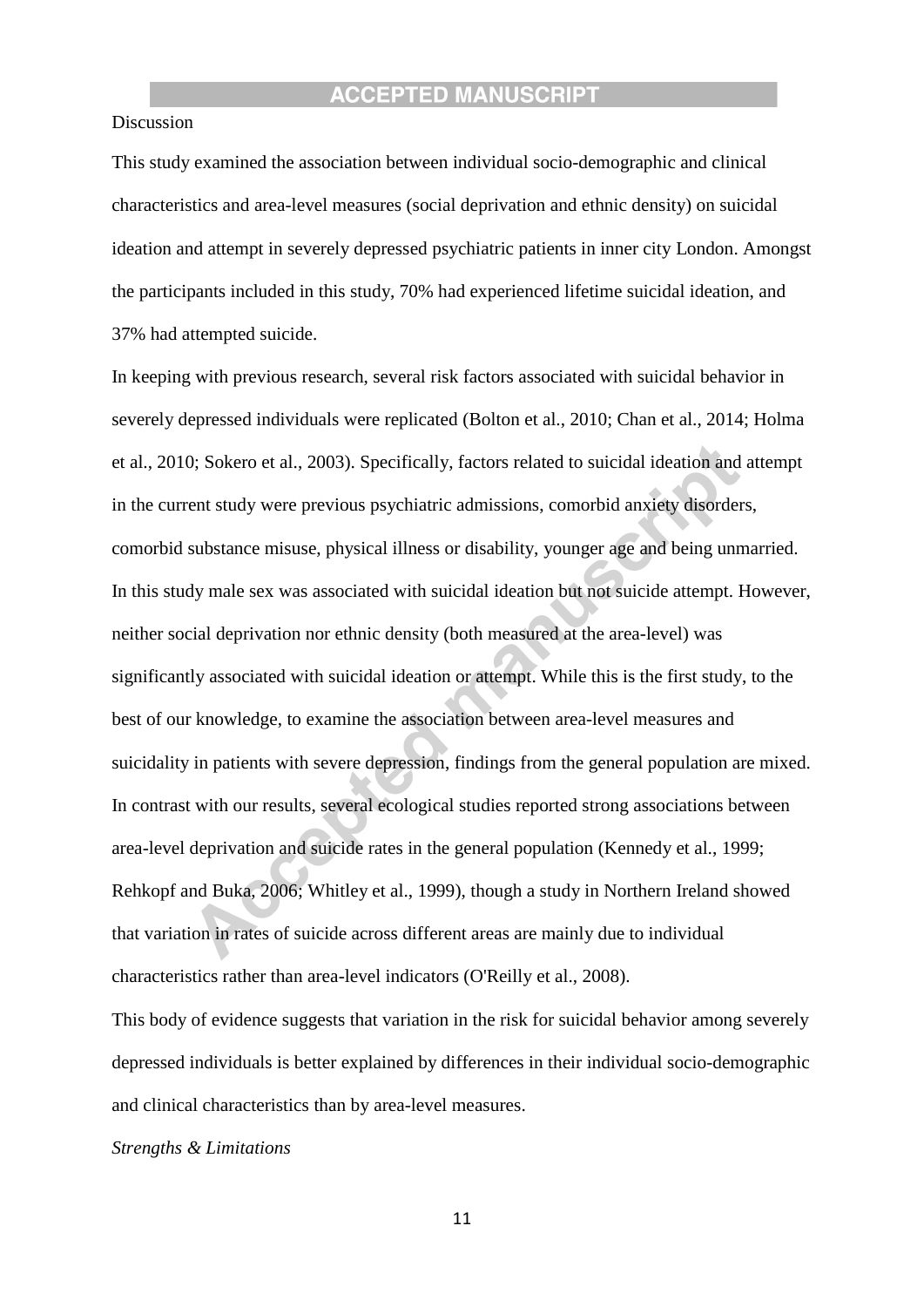This study has several limitations. Firstly, the data were obtained from routinely collected electronic clinical records. This means that the data was not collected for research purposes, and lacked complete information on potential confounding factors such as occupation, education, whether the patient lives alone, and history of suicidality in family. Consequently, it was not possible to control for all likely confounders. Secondly, information used for this study was restricted to those individuals who sought help and accessed secondary mental health services from C&I NHS FT. Therefore, the study doesn't take into account individuals who were not referred to or who did not access mental health services. Approximately 30% of eligible patients were removed from the analyses due to missing data. While rates of both suicidal ideation and suicide attempt were higher in those with complete data, it is difficult to know whether the exclusion of these patients affected the study findings. Moreover, since the routine recording of electronic health records commenced in 2008, important information on events before that date may have been omitted, such as any prior psychiatric admissions. Finally, as this was a cross-sectional study, it was not possible to be clear about the chronology of events. Thus, some covariates, such as psychiatric admission or incident substance misuse, may have occurred downstream of the event of interest. These limitations notwithstanding, this study confirmed the importance of several sociodemographic and clinical risk factors for suicidal ideation and attempt in a large UK sample of severely depressed individuals. The generalizability of our findings is strengthened because diagnoses were retrieved from real-world routinely recorded clinical information, and are therefore directly relevant to patients in other secondary care settings. Moreover, as patients included in this study resided in two diverse inner-city boroughs with heterogeneous social deprivation levels, we would regard our findings as generalizable to other urban settings in the UK.

**Conclusions**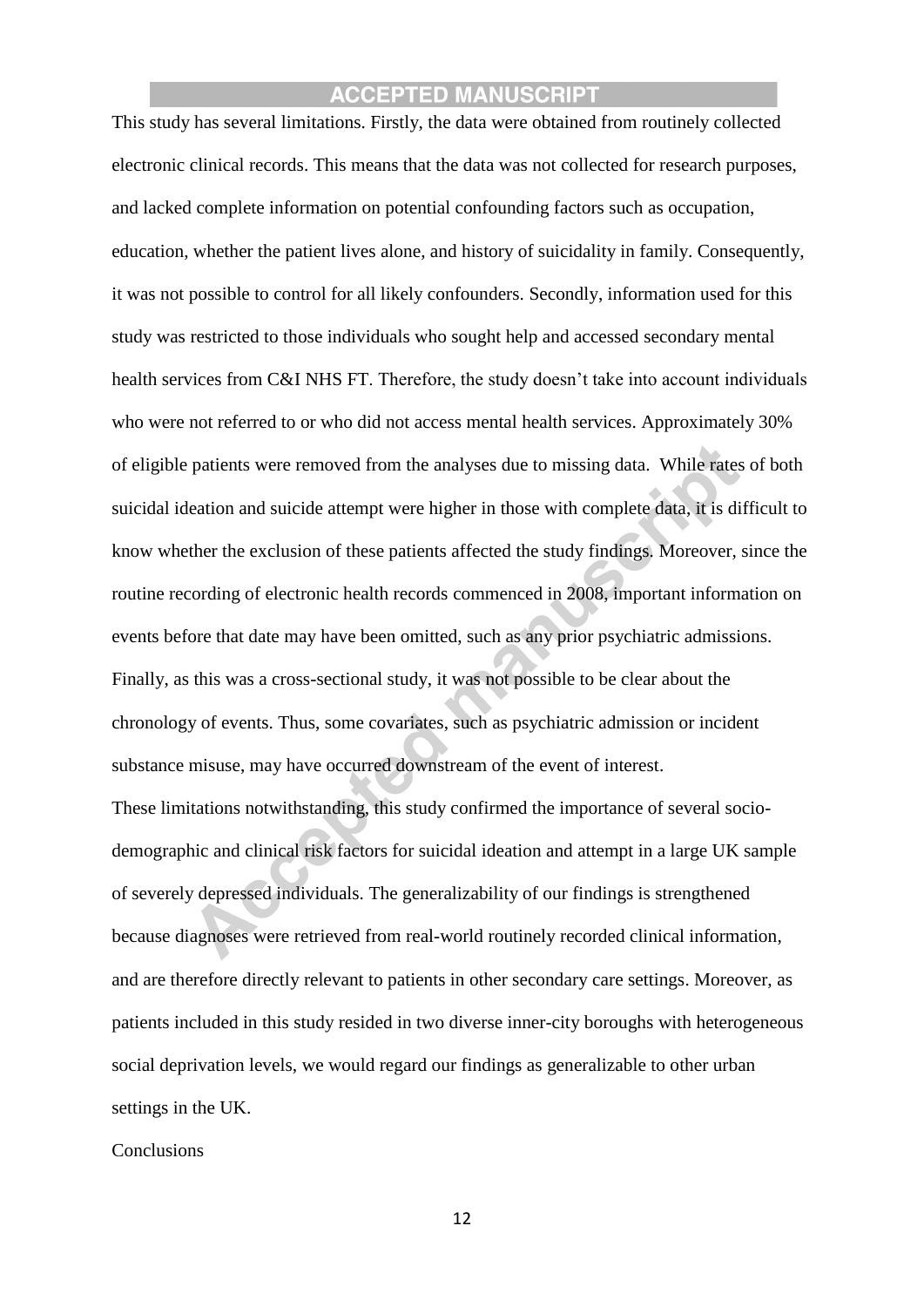Our study supports previous evidence suggesting that individual socio-demographic and

clinical characteristics explain variation in the risk for suicidal ideation and attempt among

severely depressed individuals more than area-level measures. This would suggest that

suicide prevention interventions targeted at such individual characteristics hold more promise

than those influencing area-level measures. Attention to modifiable risk factors for

suicidality, such as comorbid substance misuse or anxiety, and physical illness or disability,

is recommended as part of the routine care of severely depressed psychiatric patients, with

anticipated benefits to mental and physical health, and social functioning.

References

Agerbo, E., Sterne, J.A., Gunnell, D.J., 2007. Combining individual and ecological data to determine compositional and contextual socio-economic risk factors for suicide. Soc Sci Med 64, 451-461.

Bolton, J.M., Pagura, J., Enns, M.W., Grant, B., Sareen, J., 2010. A population-based longitudinal study of risk factors for suicide attempts in major depressive disorder. Journal of psychiatric research 44, 817-826.

Chan, L.F., Maniam, T., Shamsul, A.S., 2011. Suicide attempts among depressed inpatients with depressive disorder in a Malaysian sample. Psychosocial and clinical risk factors. Crisis 32, 283-287.

Chan, L.F., Shamsul, A.S., Maniam, T., 2014. Are predictors of future suicide attempts and the transition from suicidal ideation to suicide attempts shared or distinct: a 12-month prospective study among patients with depressive disorders. Psychiatry research 220, 867- 873.

Department of Communities and Local Government., 2011. The English Indices of Deprivation 2010.

Fernandes, A.C., Cloete, D., Broadbent, M.T., Hayes, R.D., Chang, C.K., Jackson, R.G., Roberts, A., Tsang, J., Soncul, M., Liebscher, J., Stewart, R., Callard, F., 2013. Development and evaluation of a de-identification procedure for a case register sourced from mental health electronic records. BMC medical informatics and decision making 13, 71. Hawton, K., van Heeringen, K., 2009. Suicide. Lancet 373, 1372-1381.

Holma, K.M., Melartin, T.K., Haukka, J., Holma, I.A., Sokero, T.P., Isometsa, E.T., 2010. Incidence and predictors of suicide attempts in DSM-IV major depressive disorder: a fiveyear prospective study. The American journal of psychiatry 167, 801-808.

IBM Corp., 2013. IBM SPSS Statistics for Windows. IBM Corp., Armonk, NY.

Johnston, A., Cooper, J., Webb, R., Kapur, N., 2006. Individual- and area-level predictors of self-harm repetition. Br J Psychiatry 189, 416-421.

Kennedy, H.G., Iveson, R.C., Hill, O., 1999. Violence, homicide and suicide: strong correlation and wide variation across districts. Br J Psychiatry 175, 462-466.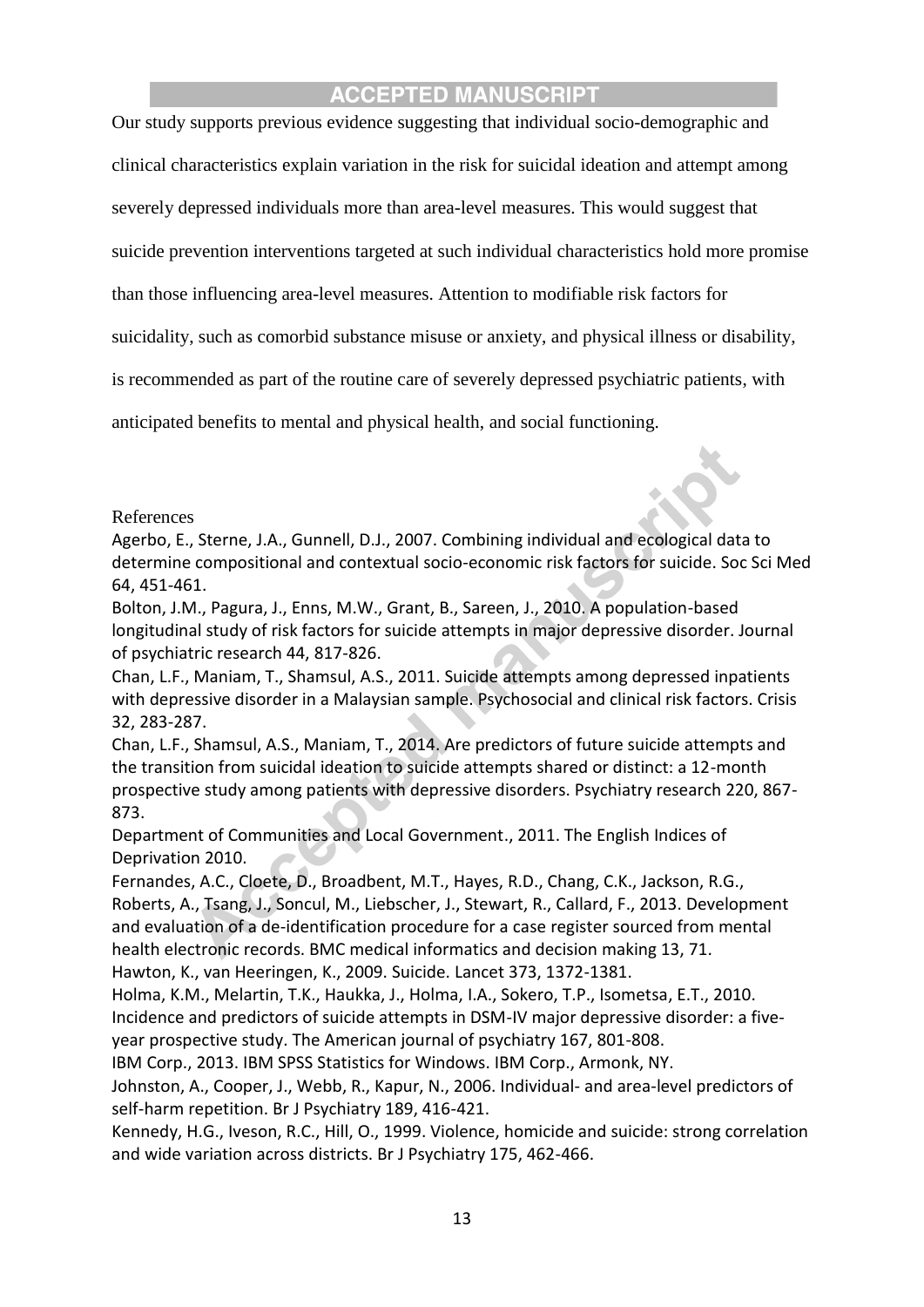London Borough of Camden., 2016. Camden Joint Strategic Needs Assessment 2014/15 LBC, London.

London Boroughs of Camden and Islington., 2015. Widening the focus: tackling health inequalities in Camden & Islington. Camden and Islington Public Health, London. Nock, M.K., Borges, G., Bromet, E.J., Alonso, J., Angermeyer, M., Beautrais, A., Bruffaerts, R., Chiu, W.T., de Girolamo, G., Gluzman, S., de Graaf, R., Gureje, O., Haro, J.M., Huang, Y., Karam, E., Kessler, R.C., Lepine, J.P., Levinson, D., Medina-Mora, M.E., Ono, Y., Posada-Villa, J., Williams, D., 2008. Cross-national prevalence and risk factors for suicidal ideation, plans and attempts. Br J Psychiatry 192, 98-105.

Office of National Statistics., 2011. Current LSOA boundaries post 2011.

Office of National Statistics., 2014. Suicides in the United Kingdom, 2012 Registrations. O'Reilly, D., Rosato, M., Connolly, S., Cardwell, C., 2008. Area factors and suicide: 5-year follow-up of the Northern Ireland population. Br J Psychiatry 192, 106-111.

Oquendo, M.A., Currier, D., Mann, J.J., 2006. Prospective studies of suicidal behavior in major depressive and bipolar disorders: what is the evidence for predictive risk factors? Acta psychiatrica Scandinavica 114, 151-158.

Palmer, B.A., Pankratz, V.S., Bostwick, J.M., 2005. The lifetime risk of suicide in schizophrenia: a reexamination. Arch Gen Psychiatry 62, 247-253.

Rehkopf, D.H., Buka, S.L., 2006. The association between suicide and the socio-economic characteristics of geographical areas: a systematic review. Psychol Med 36, 145-157.

Ruengorn, C., Sanichwankul, K., Niwatananun, W., Mahatnirunkul, S., Pumpaisalchai, W., Patumanond, J., 2012. Factors related to suicide attempts among individuals with major depressive disorder. Int J Gen Med 5, 323-330.

Social Exclusion Unit, Office of the Deputy Prime Minister., 2004. Mental health and social exclusion: Social Exclusion Unit report.

Sokero, T.P., Melartin, T.K., Rytsala, H.J., Leskela, U.S., Lestela-Mielonen, P.S., Isometsa, E.T., 2003. Suicidal ideation and attempts among psychiatric patients with major depressive disorder. J Clin Psychiatry 64, 1094-1100.

Sokero, T.P., Melartin, T.K., Rytsala, H.J., Leskela, U.S., Lestela-Mielonen, P.S., Isometsa, E.T., 2005. Prospective study of risk factors for attempted suicide among patients with DSM-IV major depressive disorder. Br J Psychiatry 186, 314-318.

Whitley, E., Gunnell, D., Dorling, D., Smith, G.D., 1999. Ecological study of social fragmentation, poverty, and suicide. BMJ 319, 1034-1037.

Wing, J.K., Beevor, A.S., Curtis, R.H., Park, S.B., Hadden, S., Burns, A., 1998. Health of the Nation Outcome Scales (HoNOS). Research and development. Br J Psychiatry 172, 11-18. World Health Organization., 2014. Preventing suicide: A global imperative.

Wu, C.Y., Chang, C.K., Hayes, R.D., Broadbent, M., Hotopf, M., Stewart, R., 2012. Clinical risk assessment rating and all-cause mortality in secondary mental healthcare: the South London and Maudsley NHS Foundation Trust Biomedical Research Centre (SLAM BRC) Case Register. Psychol Med 42, 1581-1590.

Table 1. Distribution of socio-demographic and clinical characteristics in the study sample

|              | Suicidal ideation |      | Suicide attempt |     |
|--------------|-------------------|------|-----------------|-----|
| Total sample | No                | Yes  | No              | Yes |
|              |                   | n(%) |                 |     |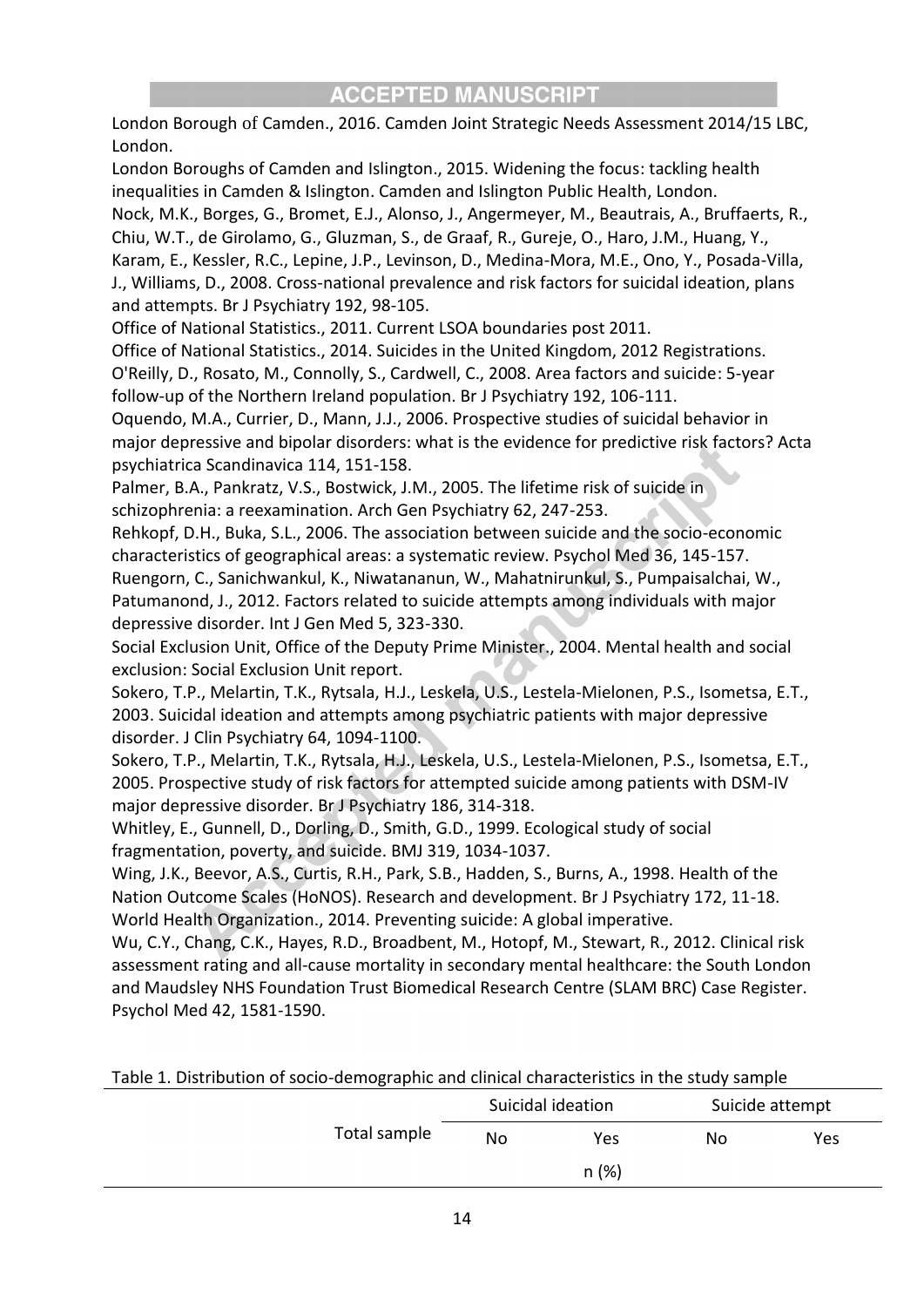|                          |                | <b>ACCEPTED MANUSCRIPT</b> |             |                 |                 |             |
|--------------------------|----------------|----------------------------|-------------|-----------------|-----------------|-------------|
| Sex                      | M              | 1046 (40.4%)               | 267 (35.0%) | 779 (42.7%)     | 626 (38.8%)     | 420 (43.1%) |
|                          | F              | 1541 (59.6%)               | 496 (65.0%) | 1045<br>(57.3%) | 986 (61.2%)     | 555 (56.9%) |
| Ethnicity                | White          | 2072 (80.1%)               | 599 (78.5%) | 1473<br>(80.8%) | 1279<br>(79.3%) | 793 (81.3%) |
|                          | Non-<br>white  | 515 (19.9%)                | 164 (21.5%) | 351 (19.2%)     | 333 (20.7%)     | 182 (18.7%) |
| Marital status           | Married        | 578 (22.3%)                | 207 (27.1%) | 371 (20.3%)     | 406 (25.2%)     | 172 (17.6%) |
|                          | Unmarrie<br>d  | 2009 (77.7%)               | 556 (72.9%) | 1453<br>(79.7%) | 1206<br>(74.8%) | 803 (82.4%) |
| Physical                 | No             | 1185 (45.8%)               | 377 (49.4%) | 808 (44.3%)     | 750 (46.5%)     | 435 (44.6%) |
| illness or<br>disability | Yes            | 1402 (54.2%)               | 386 (50.6%) | 1016<br>(55.7%) | 862 (53.5%)     | 540 (55.4%) |
| Comorbid<br>anxiety      | No             | 1930 (74.6%)               | 636 (83.4%) | 1294<br>(70.9%) | 1232<br>(76.4%) | 698 (71.6%) |
| disorder                 | Yes            | 657 (25.4%)                | 127 (16.6%) | 530 (29.1%)     | 380 (23.6%)     | 277 (28.4%) |
| Comorbid<br>substance    | No             | 2326 (89.9%)               | 732 (95.9%) | 1594<br>(87.4%) | 1515<br>(94.0%) | 811 (83.2%) |
| misuse                   | Yes            | 261 (10.1%)                | 31 (4.1%)   | 230 (12.6%)     | 97 (6.0%)       | 164 (16.8%) |
| Psychotic<br>symptoms    | No             | 1808 (69.9%)               | 583 (76.4%) | 1225<br>(67.2%) | 1183<br>(73.4%) | 625 (64.1%) |
|                          | Yes            | 779 (30.1%)                | 180 (23.6%) | 599 (32.8%)     | 429 (26.6%)     | 350 (35.9%) |
| Previous<br>psychiatric  | No             | 1831 (70.8%)               | 648 (84.9%) | 1183<br>(64.9%) | 1321<br>(81.9%) | 510 (52.3%) |
| admissions               | Yes            | 756 (29.2%)                | 115 (15.1%) | 641 (35.1%)     | 291 (18.1%)     | 465 (47.7%) |
| Social                   | $Q1$ (least)   | 851 (24.8%)                | 283 (26.6%) | 568 (24.0%)     | 564 (25.9%)     | 287 (22.9%) |
| deprivation              | Q2             | 861 (25.1%)                | 251 (23.6%) | 610 (25.8%)     | 537 (24.7%)     | 324 (25.9%) |
|                          | Q <sub>3</sub> | 865 (25.2%)                | 257 (24.2%) | 608 (25.7%)     | 551 (25.3%)     | 314 (25.1%) |
|                          | Q4 (most)      | 850 (24.8%)                | 273 (25.7%) | 577 (24.4%)     | 523 (24.0%)     | 327 (26.1%) |
| Ethnic density           | Q1 (least)     | 857 (25.0%)                | 287 (27.0%) | 570 (24.1%)     | 561 (25.8%)     | 296 (23.6%) |
|                          | Q <sub>2</sub> | 859 (25.1%)                | 268 (25.2%) | 591 (25.0%)     | 546 (25.1%)     | 313 (25.0%) |
|                          | Q3             | 844 (24.6%)                | 231 (21.7%) | 613 (25.9%)     | 512 (23.5%)     | 332 (26.5%) |
|                          | Q4 (most)      | 867 (25.3%)                | 278 (26.1%) | 589 (24.9%)     | 556 (25.6%)     | 311 (24.8%) |

| Table 2. Risk factors for suicidal ideation in severely depressed patients |  |
|----------------------------------------------------------------------------|--|
|----------------------------------------------------------------------------|--|

| step' | $\sim$<br>. .<br>ິ<br>.<br>$ -$ | $  -$<br>יי שי<br>---- |
|-------|---------------------------------|------------------------|
|       |                                 |                        |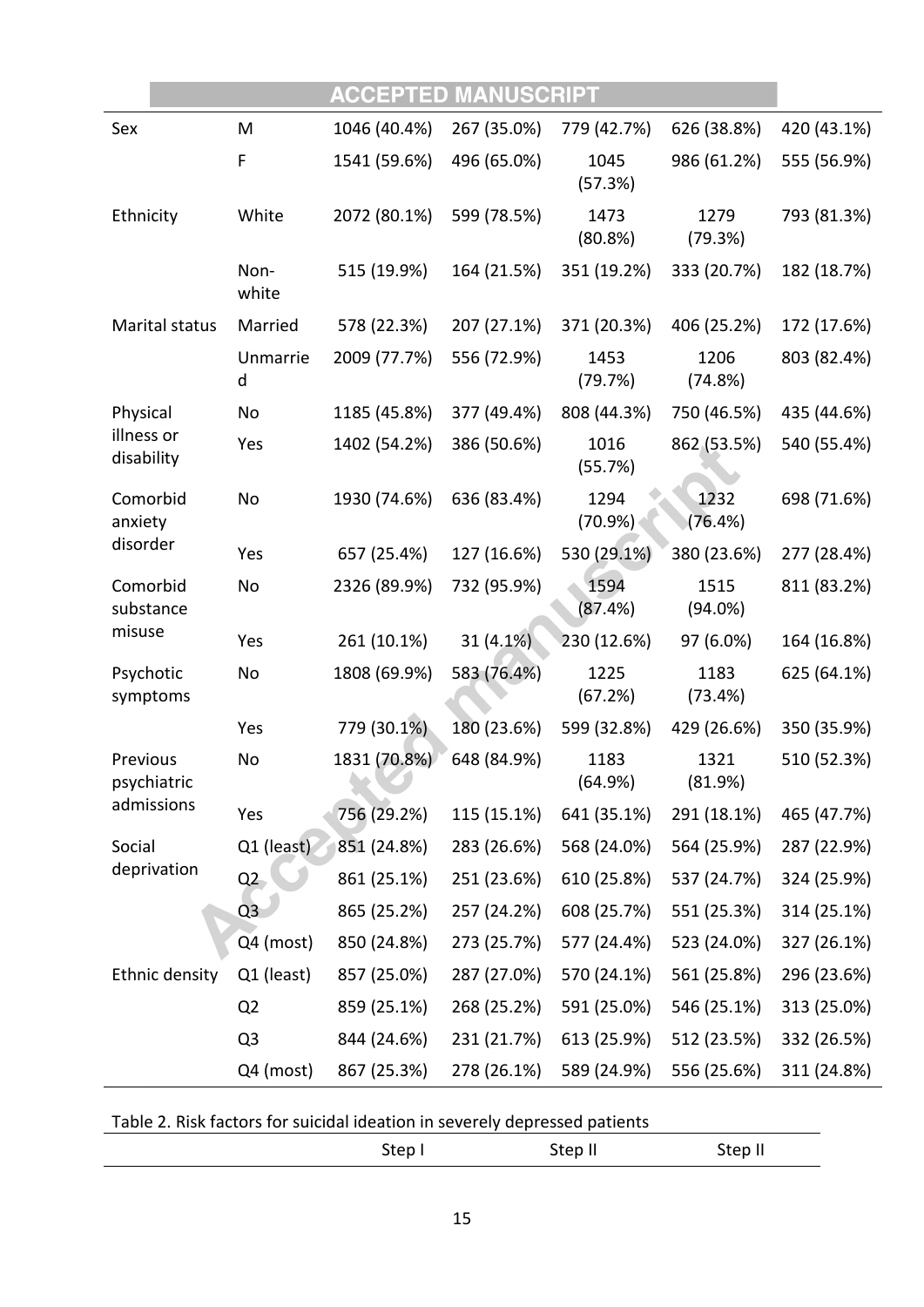|                                    | <b>ACCEPTED MANUSCRIPT</b> |                     |                     |
|------------------------------------|----------------------------|---------------------|---------------------|
|                                    |                            | OR (95% CI)         |                     |
| Sex (M)                            | $1.36(1.14-1.63)$          | 1.30 (1.08-1.57)    | 1.31 (1.09-1.58)    |
| Age                                | $0.98(0.97-0.99)$          | $0.98(0.97-0.99)$   | $0.98(0.97 - 0.99)$ |
| Ethnicity (white)                  | $1.33(1.07-1.65)$          | $1.40(1.11-1.76)$   | 1.57 (0.99-2.48)    |
| Marital status (unmarried)         | $1.31(1.07-1.60)$          | 1.21 (0.98-1.49)    | 1.20 (0.97-1.48)    |
| Physical illness or<br>disability  |                            | 1.63 (1.33-2.00)    | $1.63(1.33-2.00)$   |
| Comorbid anxiety<br>disorder       |                            | 1.86 (1.48-2.33)    | 1.88 (1.50-2.36)    |
| Comorbid substance<br>misuse       |                            | $2.42(1.62-3.62)$   | $2.42(1.62-3.63)$   |
| Psychotic symptoms                 |                            | $1.17(0.95 - 1.45)$ | $1.18(0.95 - 1.46)$ |
| Previous psychiatric<br>admissions |                            | 2.86 (2.26-3.62)    | $2.86(2.26-3.62)$   |
| Social deprivation<br>Q1           |                            |                     | $\mathbf{1}$        |
| Q <sub>2</sub>                     |                            |                     | $1.14(0.88-1.48)$   |
| Q <sub>3</sub>                     |                            |                     | 1.06 (0.80-1.39)    |
| Q4                                 |                            |                     | $0.92(0.69-1.23)$   |
| <b>Ethnic density</b><br>Q1        |                            |                     | $1.18(0.74-1.89)$   |
| Q2                                 |                            |                     | $0.96(0.72 - 1.27)$ |
| Local<br>Q <sub>3</sub>            |                            |                     | $1.19(0.90-1.57)$   |
| Q4                                 |                            |                     | $\mathbf{1}$        |
| $-2$ LL                            | 3042.86                    | 2835.32             | 2829.00             |
| $\chi^2$                           |                            | 207.54***           | 6.32                |
| ***P<.001                          |                            |                     |                     |

# Table 3. Risk factors for suicide attempt in severely depressed patients

| Step I | Step II     | Step II |
|--------|-------------|---------|
|        | OR (95% CI) |         |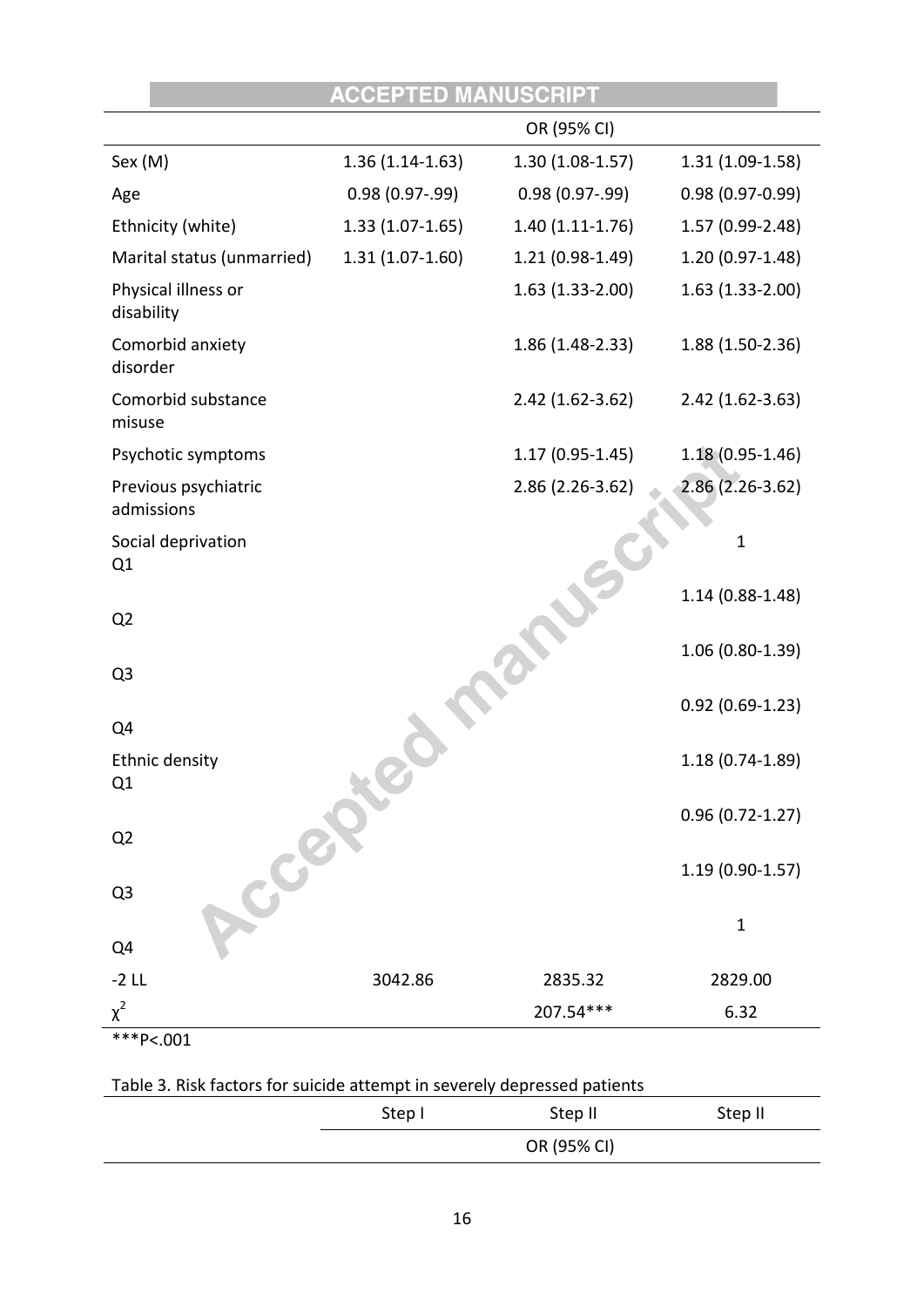|                                    | <b>ACCEPTED MANUSCRIPT</b> |                     |                     |
|------------------------------------|----------------------------|---------------------|---------------------|
| Sex (M)                            | $1.17(1.00-1.38)$          | $1.13(0.95-1.35)$   | $1.14(0.95-1.36)$   |
| Age                                | $0.98(0.97-0.99)$          | $0.98(0.97-0.99)$   | $0.98(0.97 - 0.99)$ |
| Ethnicity (white)                  | $1.24(1.01-1.53)$          | $1.22(0.98-1.53)$   | 1.39 (0.90-2.13)    |
| Marital status (unmarried)         | $1.45(1.18-1.77)$          | $1.27(1.02-1.57)$   | $1.27(1.02-1.58)$   |
| Physical illness or<br>disability  |                            | $1.23(1.02-1.49)$   | $1.22(1.01-1.47)$   |
| Comorbid anxiety<br>disorder       |                            | $1.26(1.03-1.53)$   | $1.26(1.04-1.54)$   |
| Comorbid substance<br>misuse       |                            | $2.16(1.62 - 2.88)$ | $2.13(1.60-2.85)$   |
| Psychotic symptoms                 |                            | $1.08(0.89-1.31)$   | $1.07(0.89-1.31)$   |
| Previous psychiatric<br>admissions |                            | 3.98 (3.28-4.83)    | 4.00 (3.30-4.89)    |
| Social deprivation<br>Q1           |                            |                     | 1                   |
| Q <sub>2</sub>                     |                            |                     | $1.19(0.92 - 1.53)$ |
| Q <sub>3</sub>                     |                            |                     | $1.01(0.77-1.32)$   |
|                                    |                            |                     | $1.16(0.88-1.54)$   |
| Q4                                 |                            |                     |                     |
| Ethnic density<br>Q1               |                            |                     | $1.20(0.77-1.85)$   |
| Q <sub>2</sub>                     |                            |                     | $1.02(0.77-1.34)$   |
|                                    |                            |                     | $1.15(0.89-1.50)$   |
| Q <sub>3</sub>                     |                            |                     |                     |
| CCE<br>Q4                          |                            |                     | $\mathbf 1$         |
| $-2$ LL                            | 3366.40                    | 3062.80             | 3057.13             |
| $\chi^2$                           |                            | 303.60***           | 5.67                |
| $***P<.001$                        |                            |                     |                     |

Highlights

- Suicidal ideation and attempts are common among severely depressed individuals (70.5% and 37.7%, respectively, in the current study).
- Risk of suicidal ideation and attempt in patients with severe depression is associated with individual-level risk factors rather than area-level indicators.